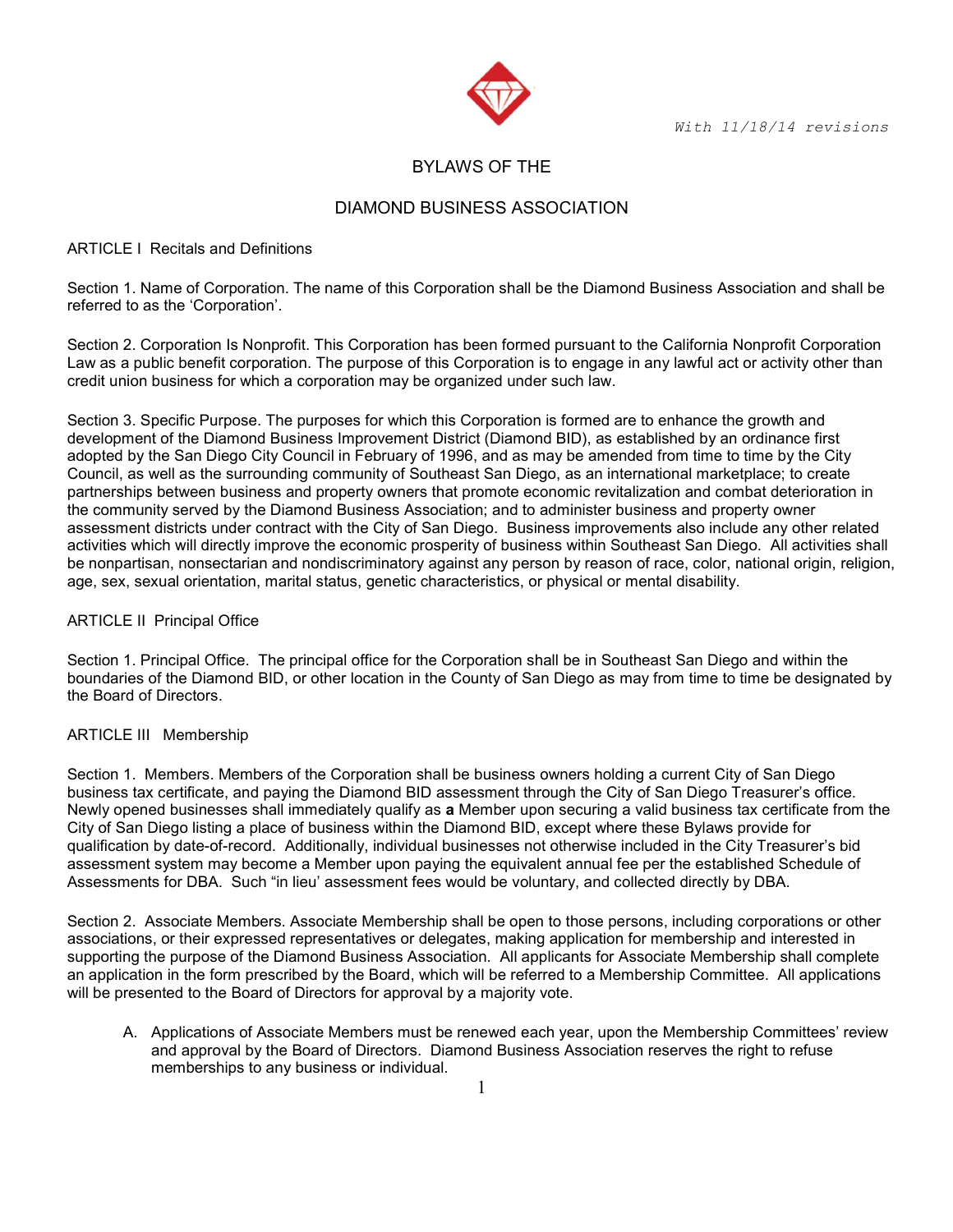- B. Any Associate Member may resign from membership in the Diamond Business Association, upon giving written notice to the Secretary of the Corporation. Members who resign shall not be entitled to any refund of any dues therefore paid.
- C. The annual fee for Associate Members will be charged following the manner, the "Schedule of Assessments," described in Article III, Section 1 above. Annual membership fees and donations are nonrefundable. Any expulsion, suspension, or termination of a Member or Associate for cause shall be approved by two-thirds (2/3) vote of the Board of Directors, and shall be in accordance with the California Nonprofit Public Benefit Corporation Law.

## ARTICLE IV Delegates

Section 1. Delegates. Each Member or Associate may be represented by a Delegate upon written notification from the Member or Associate to the Board of Directors. Each Delegate shall represent only one Member or Associate.

Section 2. Alternate Delegates. Each Member or Associate may adopt procedures to select a first and second Alternate Delegate, as defined herein, to represent the Member or Associate.

### ARTICLE V Meetings of Members

Section 1. Annual Meetings. The annual meeting of Members shall be held in San Diego, California on a date and time determined by the Board of Directors.

Section 2. Special Meetings. Special meetings may be called at any time by a majority vote of the Board of Directors, or by one third (1/3) of the current Membership.

Section 3. Notice. Whenever Members are required or permitted to take any action at a meeting, a written notice of the meeting shall be hand delivered or sent by first class mail, charges prepaid, not less than 10 nor more than 90 days before the date of the meeting to each such Member who is entitled to vote. The notice shall state the place, date, and time of the meeting, and, in the case of a special meeting, the general nature of the business to be transacted, in accordance with the California Nonprofit Public Benefit Corporation Law.

Section 4. Voting. Each Member shall cast only one vote on any matter submitted to a vote. There shall be no cumulative or proxy voting. If a quorum is present, the affirmative vote of the majority of the Members present shall be the act of the Corporation. All voting rights shall be in accordance with the California Nonprofit Public Benefit Corporation Law.

Section 5. Action Without Meeting. Any action required or permitted to be taken by the Members may be taken without a meeting in accordance with the California Nonprofit Public Benefit Corporation Law.

#### ARTICLE VI Board of Directors

Section 1. Powers. Subject to the provisions of the California Nonprofit Public Benefit Corporation Law and any limitations in the Articles and these Bylaws relating to action required to be approved by the Members, the business and affairs of the Corporation shall be vested in and exercised by the Corporation's Board of Directors. The Board may delegate the management of the activities of the Corporation to any person or persons, or committee, provided that notwithstanding any such delegation the activities and affairs of the Corporation shall continue to be managed and all corporate powers shall continue to be exercised under the ultimate direction of the Board.

Section 2. Number and Qualifications of Directors. The Corporation shall have a minimum of seven and a maximum of thirteen Directors. A minimum of three-fourths (3/4) of the Directors shall be business owners (or their delegates) as provided in Article III of these Bylaws. No more than one-fourth (1/4) of the Board may be composed of Associate Members at any one time.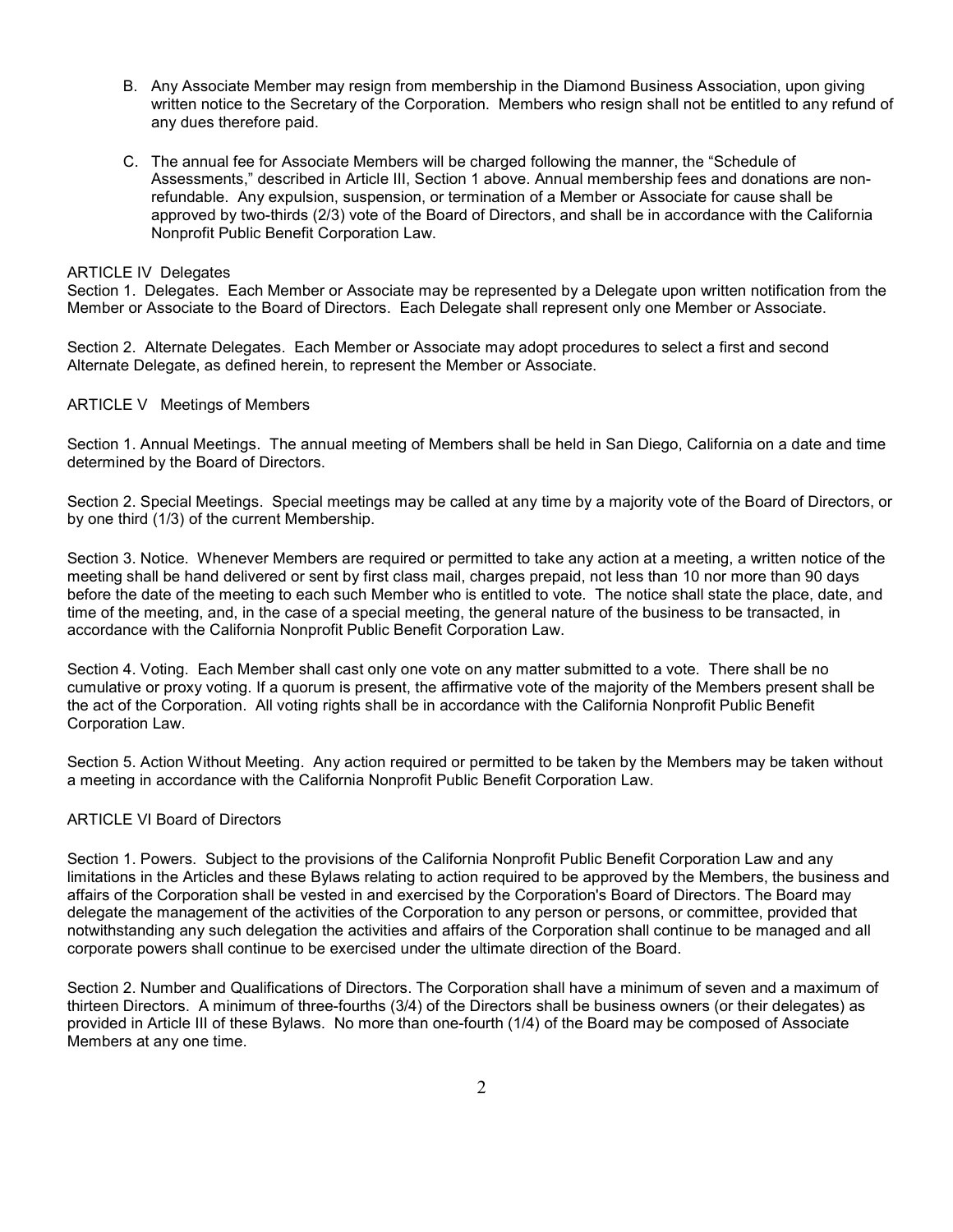Section 3. Regular Meetings. Regular meetings of the Board of Directors shall be held monthly, at San Diego, California, or at such other times as may be authorized by the Board of Directors.

Section 4. Special Meetings. Special meetings of the Board of Directors may be called at any time by the President or Vice President or shall be called by the President or Vice President upon written application of a majority of all Directors or a majority of all members. The purpose of the special meeting shall be stated in the notice of such meeting, which shall also designate the time and place thereof. Such notice shall be sent by first class mail not less than four days before the meeting, or forty-eight (48) hours in advance of such meeting, if delivered personally or by telephone, including a voice messaging system or other system or technology designed to record and communicate messages, telegraph, facsimile, electronic mail, or other electronic means.

Section 5. Quorum. A majority of the authorized number of Directors present shall constitute a quorum for the transaction of business.

Section 6. Voting. Every act or decision done or made by a majority of the Directors present at a meeting duly held at which a quorum is present shall be regarded as the act of the Board of Directors.

Section 7. Action Without Meeting. Any action required or permitted to be taken by the Board of Directors may be taken without a meeting in accordance with the California Nonprofit Public Benefit Corporation Law.

Section 8. Term. Directors shall hold office for two years and their terms shall be staggered at one-year intervals, with one-half the number of Directors elected at the annual meeting of the Members. No Director shall serve more than two consecutive terms. However, once a Director has completed their maximum terms of service, they may be reelected as a Director after a one-year hiatus.

Section 9. Vacancies. Vacancies on the Board shall exist on the death, resignation or removal of any Director. The vacancy can then be filled with the appointment of a qualified Member/Associate Member, subject to approval by a majority vote of the Board of Directors, for the remainder of the term of the Director replaced. When filling a vacancy, directors shall make every effort to have a diverse Board of Directors, representing a variety of skills, and shall aim for geographic representation of the businesses in the Diamond BID.

Section 10. Removal of Directors. The Board of Directors shall have the power and authority to remove Directors for cause by a two-thirds (2/3) if he or she is adjudicated to be within the purview of Section 7221 (relating to mental competency, conviction of a felony, or conduct affecting a charitable trust) or has breached any duty under Sections 7230 through 7238 (relating to the standards of conduct of directors) of the California Nonprofit Corporation Law. The Board of Directors also shall have the power and authority to remove a Director for cause if he or she fails to attend five (5) meetings in any 12-month period, or three (3) consecutive meetings of the Board of Directors, unless excused for good cause, which meetings have been noticed in accordance with California Law.

Section 11. Conflict of Interest. Intent is to comply with California Corporations Code, Sections 7230 through 7238, all applicable laws concerning 501 © (6) non-profit corporations, and additionally take all necessary steps to avoid even the appearance of a conflict of interest situation, such that if a Director has a direct, personal financial interest arising from a specific Board action under consideration: 1) he/she must so disclose in advance of any discussion on the matter, 2) physically remove him/herself from the meeting table, and 3) abstain from any Board vote on the specific matter. Further, in order to implement the Corporation's Conflict of Interest Policy, all Board members, along with staff and non-Member committee members, shall acknowledge their understanding of this policy by signing the appropriate form.

#### ARTICLE VII Election of Directors

Section 1. Intent is through an open participatory process on the part of the eligible business membership and Associate Members to elect Directors who will hold two year terms commencing in July of the year elected. Further, intent is to stagger the terms, such that one-half of the Directors would be elected annually.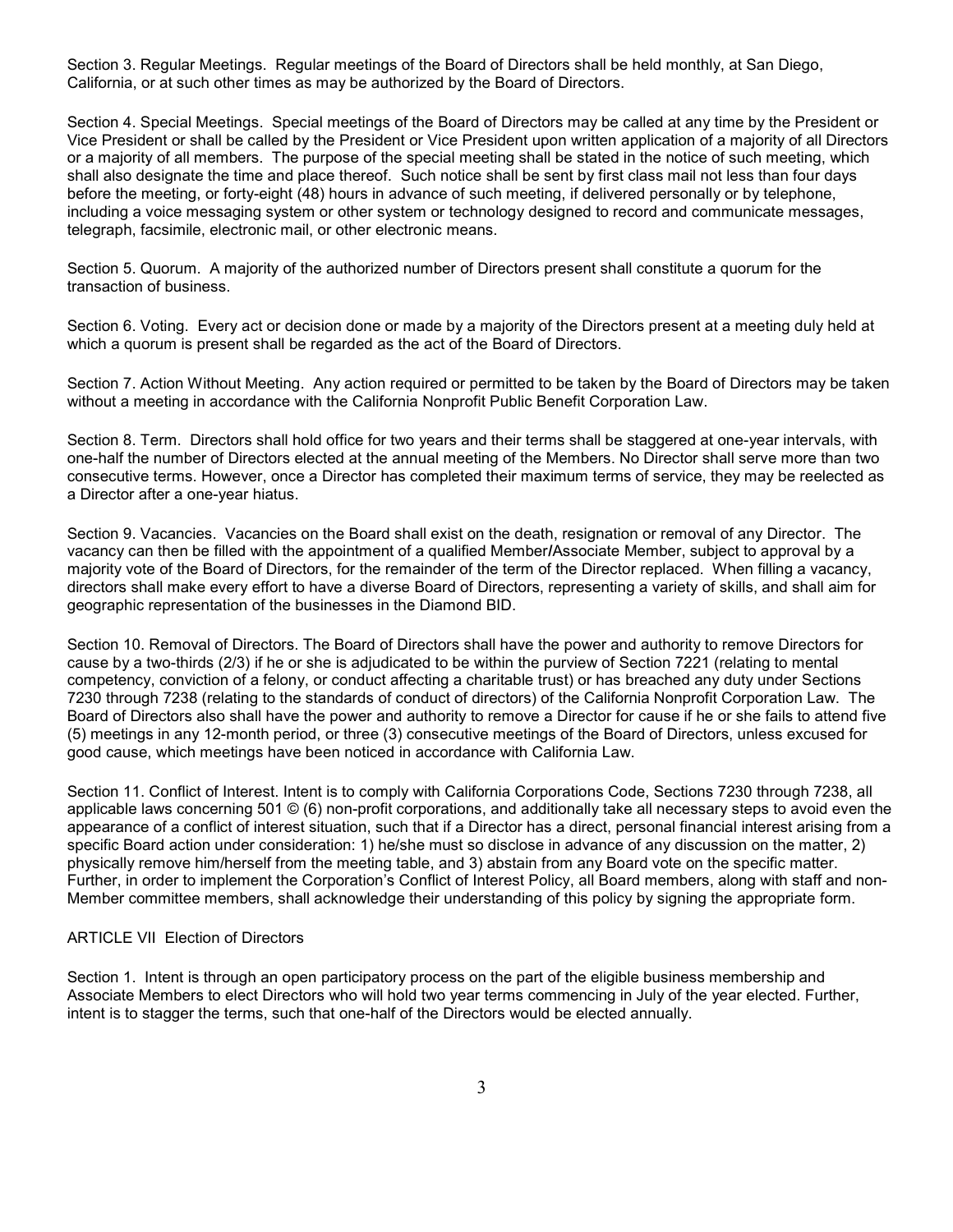#### Section 2. Election Calendar:

 A. Each March, the Board will review the election process with respect to the number of seats which will become vacant as of June 30th. Consistent with Section 5513 of the California Corporations Code, this election will be conducted by written ballot available to all eligible business Members/Associate Members ("Delegates"), with the results of the election to be ratified at the June Annual Meeting.

B. At the April Board Meeting, the President announces the appointment of a Nominations Committee.

C. After the April Board Meeting and before the May Board Meeting:

 1) A list of holders of valid/fully paid Business Tax Certificates will be obtained as of April 30th, holders of which are eligible: to nominate candidates (including self-nominations), vote by written ballot, and vote at the Annual Meeting; and

 2) The Secretary will notify Members/Associate Members of the election and make available nomination forms and other materials. Nomination forms must be returned to the office by the nearest business day corresponding to May 5<sup>th</sup>, by hand or with a post mark no later than the prior date.

D. At the May Board Meeting:

 1) Secretary reports to Directors on all businesses/Associate Members eligible to vote by ballot and at the Annual Meeting, and, in conjunction with the Nominations Committee, reports to the Directors the results from the solicitation for nominations;

 2) The Nominations Committee continues their report, such that additional nominations may be made, including from the floor, provided that such nominees are Members/Associate Members in good standing and that have attended a minimum of two Board or committee meetings;

 3) The Directors vote to close nominations, adopt a slate of candidates, and order preparation of a written ballot; and

 4) The Directors appoint an Election Committee, to include the Secretary and an outside Inspector of Elections providing for his/her compensation, if any.

E. After the May Board Meeting and before June Regular and Annual Meeting:

 1) The Secretary and the Nominations Committee, jointly, will notify all eligible business Members/Associate Members that the election will be conducted by written ballot at the June Annual Meeting, which will be held in conjunction with the regular June Board Meeting. This notification will contain a notice of the date of the Annual Meeting, a listing of all candidates for election to the Board of Directors, and other proposals, if any, to be submitted to the Membership.

F. At the June Regular Board Meeting and Annual Meeting, held separately in conjunction with each other:

1. After the Directors have concluded the regular June Board Meeting, the Annual Meeting will be convened.

 2. At the Annual Meeting, the Members will be presented a written ballot that incorporates a listing of the eligible candidates for election to the Board of Directors, and the number of seats on the Board to be filled. Voting will be conducted by secret ballot. Members/Associate Members must be present to vote personally, and not by proxy.

 3. The Election Committee will conduct the election, and report to the Annual Meeting the results the candidates to be elected to the Board of Directors. The Membership will ratify the results from the election, and elect Directors for two year terms commencing the following July 1<sup>st</sup>.

4. Additionally, at the Annual Meeting, Officers for the new Fiscal Year commencing July 1<sup>st</sup> will be elected, as well as other matters.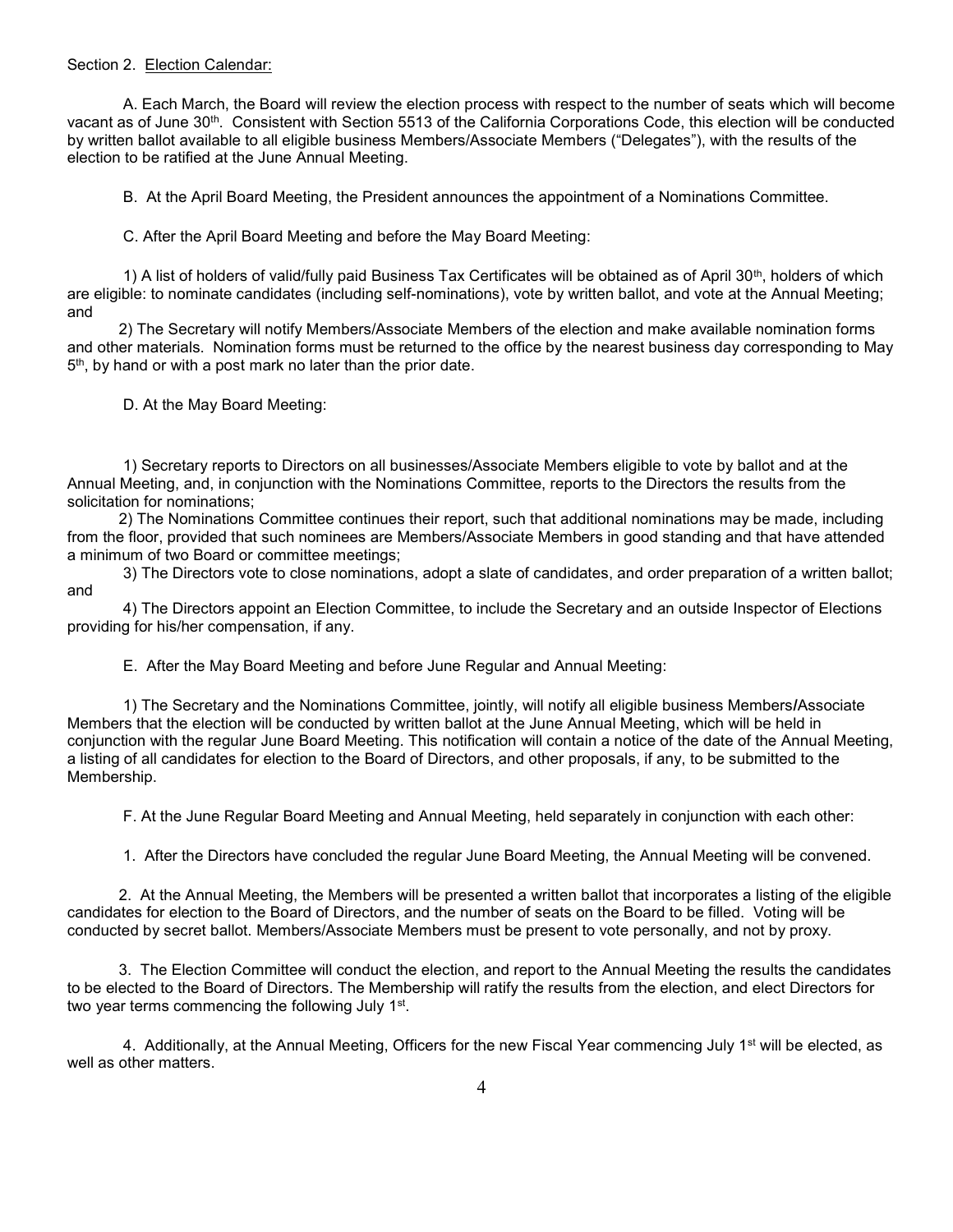#### ARTICLE VIII Committees

Section 1. Committees. The Board of Directors may, by resolution adopted by a majority of the Directors then in office, designate one or more committees, each consisting of two or more Directors, to serve at the pleasure of the Board of Directors. The Executive Committee is designated as a standing committee, and shall consist of the President, Secretary and Treasurer. The Marketing & Promotions, Economic Revitalization, and Design committees, each shall be considered as working committees.

### ARTICLE IX Officers

Section 1. Officers. The executive officers of this Corporation shall be a President, a Vice-President, a Secretary, and a Treasurer. All officers must be Directors of the Corporation.

Section 2. Election. Officers shall be elected by the Board of Directors at each annual meeting of the Members and shall hold office until the next annual meeting or until they no longer represent their respective Members.

Section 3. Vacancies. A vacancy in any office may be filled by a majority vote of the Board of Directors. Each officer so elected shall hold office until the next annual election of officers or until he or she is no longer eligible to serve.

Section 4. President. Subject to the control of the Board of Directors, the President shall have general supervision, direction, and control of the business and affairs of the Corporation. The President shall preside at all meetings of the members and Directors, and shall have the powers and duties as may be prescribed from time to time by the Board of Directors. The President shall, each year, submit to the membership a report on the accomplishments of the past year and the objectives for the next year.

Section 5. Vice-President. In the absence or disability of the President, the Vice-President shall perform all duties of the President and, in so acting shall have all the powers of the President. The Vice-President shall have such other powers and perform such other duties as may be prescribed from time to time by the Board of Directors.

Section 6. Secretary. The Secretary shall keep a full and complete record of the proceedings of the Board of Directors, and of the members, shall keep the seal of the Corporation, shall affix the same to such papers and instruments as may be required in the regular course of business, shall make service of such notices as may be necessary or proper, and shall supervise the keeping of the minute books in the principal office of the Corporation, which shall include these Bylaws. The Secretary shall keep a record of attendance and shall maintain the Corporation's membership roster. All such corporate records and documents shall be reproduced by the Secretary and distributed to the Board of Directors prior to each regular, special, or annual meeting.

Section 7. Treasurer. The Chief Financial Officer, who shall be referred to as the Treasurer, shall be responsible for general supervision of the financial affairs of the Corporation, shall make regular financial reports to the Board of Directors and to the membership, and shall perform such other duties as may be prescribed from time to time by the Board of Directors.

Section 8. Compensation. No compensation or salary shall be paid to any officer of the Corporation.

## ARTICLE X Miscellaneous

Section 1. Rules and Regulations. The Board of Directors shall have the power to make reasonable rules and regulations not inconsistent with these Bylaws.

Section 2. No Personal Interest. No Member or Associate, as defined, shall have any personal, proprietary, or beneficial interest in the property of the Corporation, either during its corporate existence or after the termination thereof by dissolution or otherwise. In the event of dissolution, disposal of Corporation's property and assets remaining after